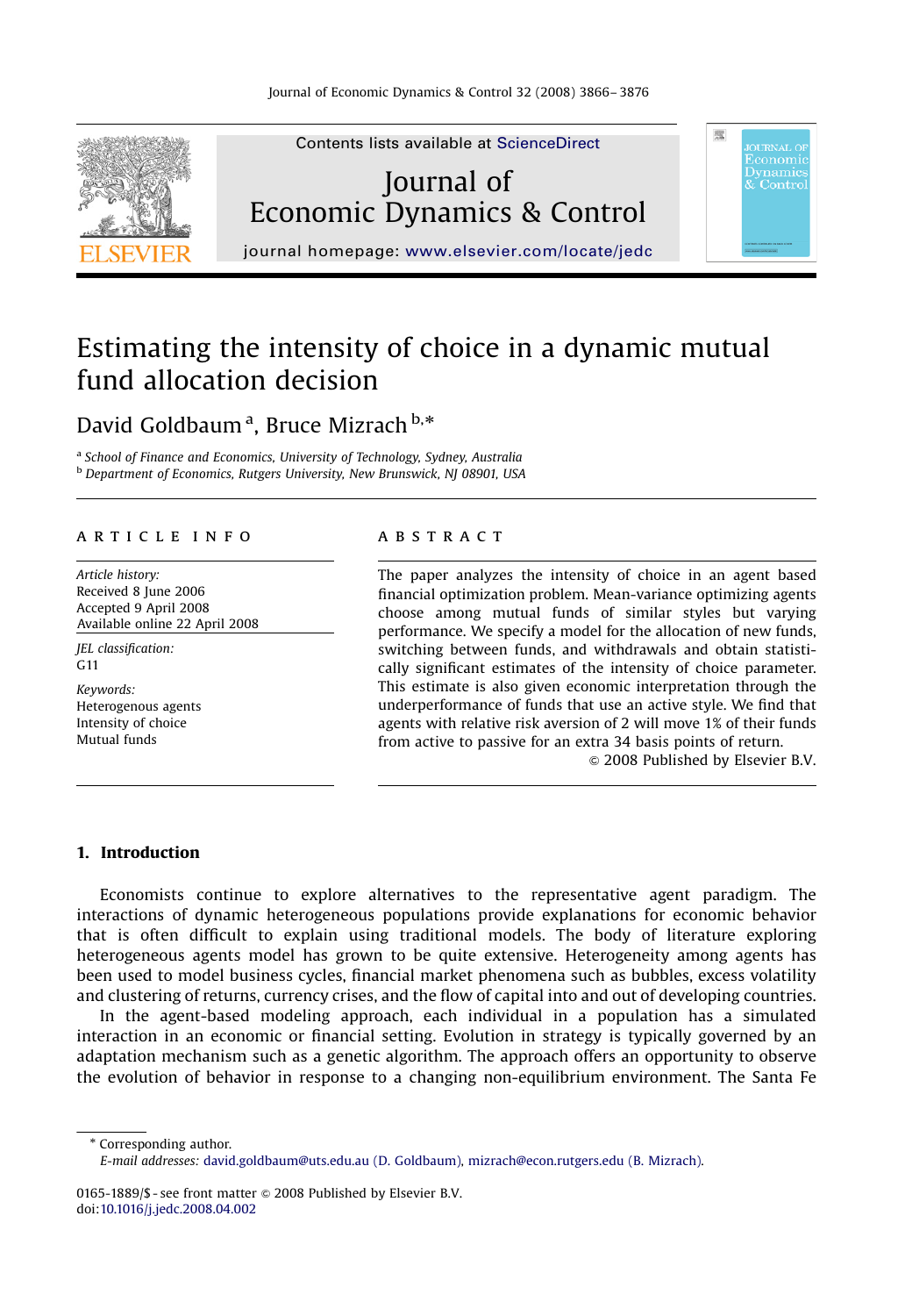artificial stock market of [Arthur et al. \(1997\)](#page-9-0) and [LeBaron et al. \(1999\)](#page-10-0) is an example. The computational intensity of agent-based modeling can lead to limits on the size and complexity of the simulated environment. Further, since analysis is typically purely computational, interpreting simulation outcomes can be tricky due to the general lack of a formal model to impose structure.

An alternative strategy has been to sort individual agents into a small number of groups whose behavior is similar. Agents select which group to associate with for the period. Dynamics arise as the population gravitates between groups, typically in response to relative fitness that is itself dependent on the population. The resulting evaluation allows a combination of analytical and computational tools.

Discrete choice dynamics (DCD), introduced by [Brock and Hommes \(1997\)](#page-9-0), models the evolution in population choice in the adaptive rational equilibrium dynamic (ARED). The framework is now a common tool for modeling the evolutionary process of a dynamic population. The DCD applies most naturally when a large population of individual agents choose among a small number of available discrete options. The heterogeneity of the population manifests as the population distributes among the choice set. The controlling parameter of the DCD model is the 'intensity of choice' (IOC). The parameter determines the strength with which the population responds to perceived superiority of one of the choices. The value of the IOC parameter determines the nature of the population dynamics and thus the evolution of the model as a whole.

The DCD is utilized by [Brock and LeBaron \(1996\)](#page-9-0) to match the correlation structure of stock return volatility and trading volume. [Brock and Hommes \(1998\)](#page-9-0) is the first to explore how different values of the IOC parameter impact the dynamics of a financial market. The discrete choice faced by the traders is between alternative types of information to use as input in that period's portfolio decision process. Traders select between a costly rational price predictor and a free linear adaptive belief function (a trend chasing strategy). Increasing the IOC parameter increases the extremes to which the population shifts between the two information sources, causing complex dynamics that range from a stable unique fixed point, bifurcations, and limit cycles, to eventually produce chaotic behavior.

Extensions include [Gaunersdorfer \(2000\)](#page-10-0) who allows agents to employ risk adjusted performance measures. In [de Fontnouvelle \(2000\),](#page-9-0) traders are uncertain of the endogenously determined advantage of acquiring private information in a [Grossman and Stiglitz \(1980\)](#page-10-0) type model. The traders choose between a costly rational forecast or naive adaptive model. [Chiarella and He \(2002\)](#page-9-0) allows agents to be heterogenous in their tolerance for risk and in their estimates of conditional variance for the different trading strategies. [Goldbaum \(2003\)](#page-10-0) allows the traders to choose between fundamental analysis and the use of a simple technical trading rule. [DeGrauwe and Grimaldi \(2006\)](#page-10-0) employ a similar model in a foreign exchange market. Economic applications of the DCD include [Chiarella and](#page-9-0) [Khomin \(1999\)](#page-9-0) and [Brock and de Fontnouvelle \(2000\)](#page-9-0). In both, agents select between a small number of methods to forecast inflation.

In all of the considered models, the IOC determines, as in the [Brock and Hommes \(1998\),](#page-9-0) whether a model possesses a stable fixed point, cycles, or produces chaotic behavior. In application, the IOC parameter is set at the discretion of the modeler. Often it is a control parameter examined over a range of values to explore the dynamic behavior that a particular model is able to achieve.

To date, there have been only a small number of empirical estimates of the IOC. In each case the estimate of the IOC is not the objective, but a component of characterizing market behavior using a dynamic population model. [Branch \(2004\)](#page-9-0) models inflation forecasts in which agents select between three strategies requiring varying degrees of effort or sophistication. He uses survey data in which households report an estimate of the inflation rate. The researcher does not directly observe which model is being employed by the individual, but the proportion of the market using each option in each period is inferred from the reported forecasts. The value of the IOC is determined by the population's responsiveness to recent performance measures of the prediction strategies. Similarly, Boswijk, Hommes, and Manzan ([BHM, 2007](#page-9-0)) estimate the IOC as part of a model in which traders form predictions using either mean reverting or trend following beliefs for prices. Again, the actual choice by individual traders in the market is unobserved, but population proportions are inferred from the behavior of prices. The data used for the estimation is the same S&P 500 dividend and price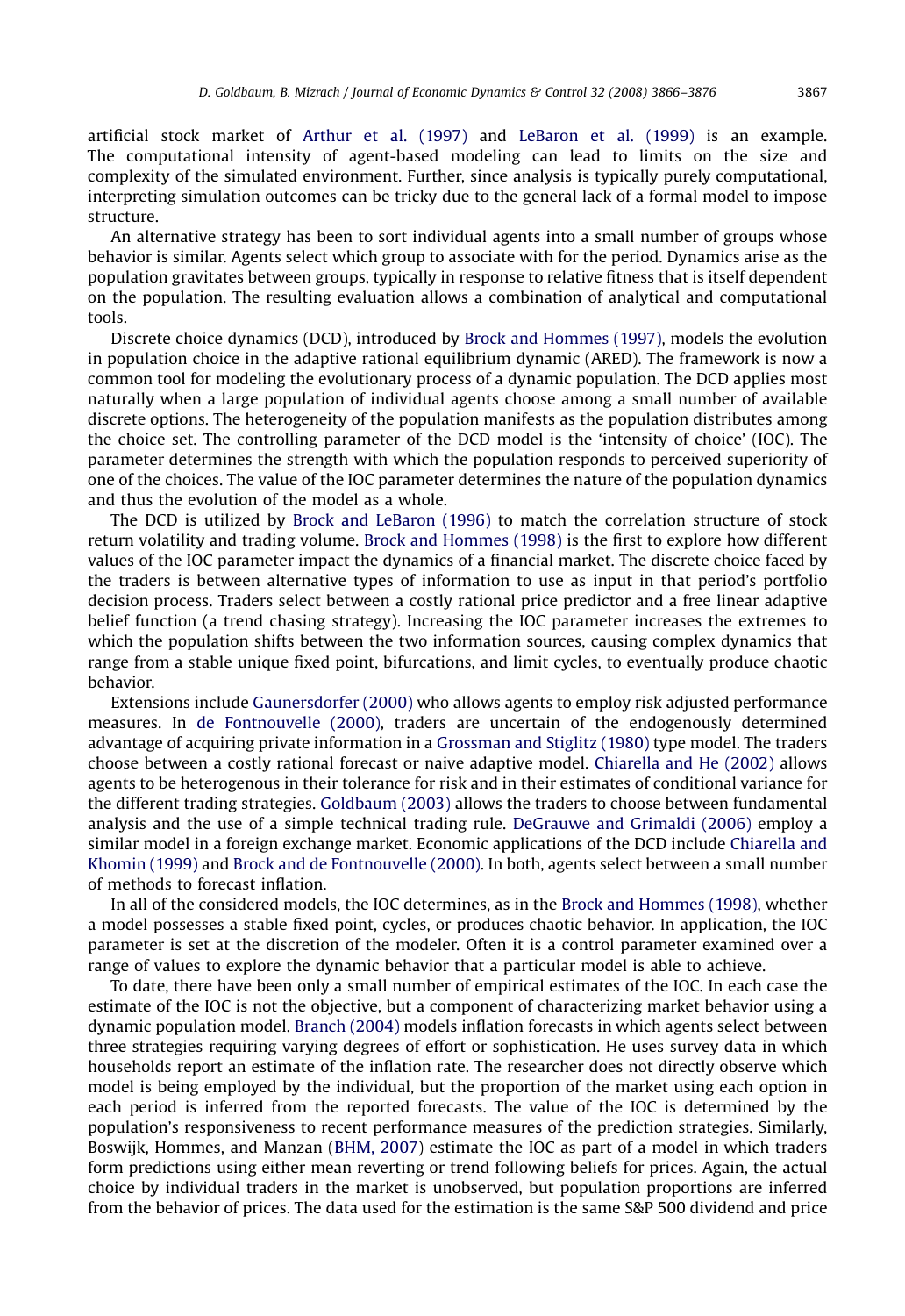series used by [Shiller \(1989\)](#page-10-0) updated to extend to 2003. BHM's estimate of the IOC; however, is insignificantly different from zero.<sup>1</sup>

This paper contributes to the existing literature on the DCD by estimating the IOC and by putting an economic value on the implied resistance to change. We place the IOC into a utility maximizing framework so that the IOC can be measured in a standard economic context. An added advantage of the portfolio choice setting is that we can also easily transform utility differences into dollar returns to further assess their reasonableness.

The finance literature has struggled to explain the dispersion of fund choices and even the dispersion within fund categories. [Elton et al. \(2004\)](#page-10-0) conclude that because arbitrage is difficult, dominated products can prosper in the mutual fund industry. They claim that dispersion among commodity products like index funds is evidence of investor irrationality though. [Hortac](#page-10-0)[su and](#page-10-0) [Syverson \(2004\)](#page-10-0) find that investors value heterogeneity but only a small portion of the return differences can be attributed to search costs. Our paper shows that the heterogenous agent framework may provide an alternative explanation.

Section 2 defines the IOC. Section 3 describes the mutual fund allocation decision. Section 4 discusses data and parameters used to estimate the IOC. Section 5 describes the estimation of the model and reports the results of the analysis. Section 6 concludes.

#### 2. Intensity of choice

The foundation for the ARED system is the randomized discrete choice framework of [Manski and](#page-10-0) [McFadden \(1981\)](#page-10-0). Consider an environment in which agents make a single selection from a set of K discrete options. The agents estimate the relative benefits of each choice. In discrete choice studies, not all agents necessarily choose the option the model indicates to be the best choice for the individual. [McFadden \(1981\)](#page-10-0) attributes the deviation in behavior to either unmodeled idiosyncratic components of the agents' utility function  $U_i$  or to a component of randomness in individual preferences. Either explanation introduces a degree of randomness so that the individual agent's ranking of the options may differ from the modeler's. Each agent can be thought of as having a private estimate of the value of each of the options.

Consider a  $K = 2$  model in which agents are homogeneous in their modeled component of individual preferences. In the discrete choice model of Manski and [McFadden \(1981\)](#page-10-0) agent *i* has utility value for each option k,  $U_{ik}$ ,  $k = 0$ , 1 that is captured by the random realization of

$$
U_{i,k} = U_k + \sigma \varepsilon_{i,k}.\tag{1}
$$

The idiosyncratic component  $\sigma \epsilon_{ik}$  is i.i.d. with an extreme value distribution for  $\epsilon_{ik}$  $E(\varepsilon_{i,k}) = 0, V(\varepsilon_{i,k}) = 1$ . The resulting probability individual *i* selects option 1 is

$$
Pr(x_i = 1) = \frac{e^{\rho U_1}}{e^{\rho U_1} + e^{\rho U_0}}.
$$
\n(2)

The randomness in agent i's selection arises from idiosyncratic perception of the value of each option.

The IOC parameter,  $\rho$ , in (2) is an inverse function of  $\sigma$  in (1). The lower is  $\sigma$ , and thus the greater is  $\rho$ , the greater is the proportion of agents that adopt the superior option. At the extreme, the model fully captures individual choice of a uniform population, in which case Pr( $x_i = k) = 1$  for  $U_k$   $>$   $U_{-k}$ , and  $Pr(x_i = k) = \frac{1}{2}$  if  $U_1 = U_0$ . This result is produced in (2) by  $\rho \rightarrow \infty$ . The greater  $\sigma$ , the weaker is the model at predicting an agent's choice. At this extreme, as  $\sigma{\longrightarrow}\infty$ , the model has no predictive ability and the probability associated with each choice is  $\frac{1}{2}$ . This is evident in (2) with  $\rho = 0$ .

In a large population of N agents, the law of large numbers ensures that for the proportion of the population selecting option k,  $\lambda_k \rightarrow \Pr(x_i = k)$  as N $\rightarrow \infty$ . The discrete choice framework ensures that the majority choice corresponds with the model's ranking of the two options. The heterogeneity of

 $<sup>1</sup>$  With the IOC parameter at zero, BHM's heterogeneous agent DCD model reduces to a linear model without strategy</sup> switching. Using a bootstrap F-test, BHM were able to strongly reject linearity in favor of the nonlinear heterogeneous agent DCD model.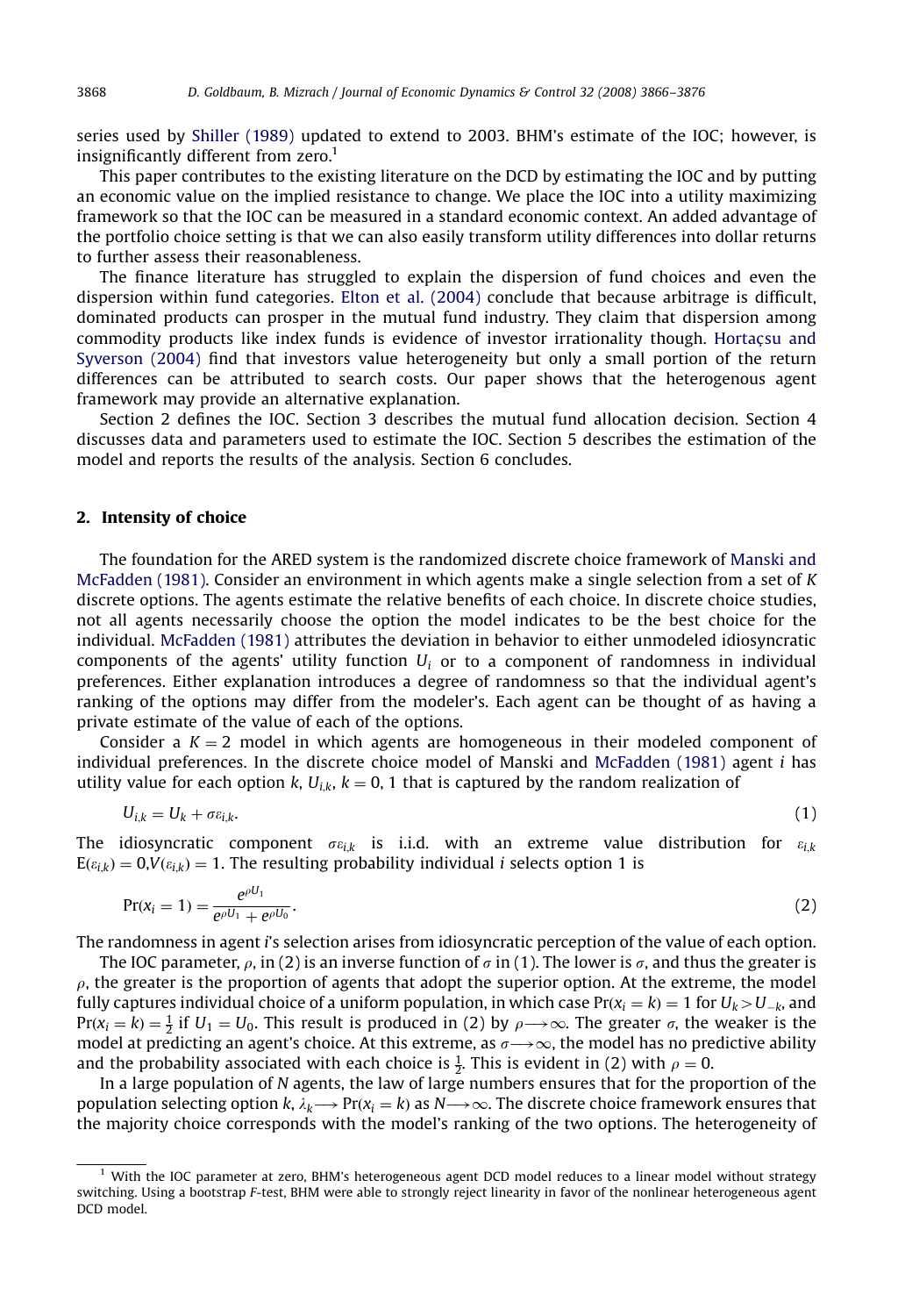the population captured by  $0 \leq \rho \leq \infty$  ensures that there is a tail of the population that selects the model's indicated lower ranked option. A larger  $\rho$  represents a smaller  $\sigma$  producing a tighter population distribution around the modeler's  $U_1 - U_0$  and thus a smaller tail of the population whose beliefs are in conflict with the model.

[Brock and Hommes \(1997\)](#page-9-0) characterize the failure of the full population to embrace the higher ranked option as a manifestation of bounded rationality. The heterogeneous agent explanation of Manski and McFadden allows the possibility that for each agent i,  $U_{i1}$  and  $U_{i0}$  differ from  $U_1$  and  $U_0$ respectfully, allowing that agents are in fact behaving rationally given their idiosyncratic information or preferences.

In a dynamic system in which  $U_{1,t}-U_{0,t}=f(\lambda_t)$  and  $\lambda_t$  is set based on relative fitness consistent with (2), the existence and stability of a fixed point depends on  $\rho$ . Setting  $\rho = 0$  ensures a fixed point with  $\lambda_t = \frac{1}{2}$ . As  $\rho$  increases, the system can become unstable, producing multiple equilibria or chaos. A large number of papers explore the range of dynamics produced by  $\rho$  in different market environment.

We seek to clarify the interpretation of  $\rho$  by embedding choice dynamics into a portfolio optimization problem. The next section describes the allocation problem and institutional environment.

#### 3. Mutual fund allocation decision

In making portfolio allocation decisions, investors seek to maximize their expected utility. Mutual funds have historically been the vehicle for achieving diversification at relatively low cost. Among funds, there is a related choice to make between active and passive investment strategies. With actively managed funds, investors hire managers to increase their returns within a given risk tolerance.

Recent literature has amply documented the underperformance of active mutual fund managers.<sup>2</sup> Beginning with the Vanguard funds in 1976, a growing pool of money has been managed passively, with portfolio weights tied to an index. By far the most popular of these is the Standard and Poor's 500 index (S&P 500 index), an index of large capitalization stocks, that represents approximately 85% of the total U.S. market capitalization. Mostly due to their lower expenses, these passive funds have on average produced higher returns than their actively managed counterparts.

We model the dynamics of the wealth allocated to active,  $x_{A,t}$ , and passive assets,  $x_{P,t}$ . As a new entrant into the investor's choice set, not only will passive funds attract a portion of the new funds, which we refer to as funds from cash,  $z_{\text{C}\rightarrow\text{P}}$ , but some investors will look to transfer funds out of active funds into passive funds,  $z_{A\rightarrow P}$ . The corresponding flows for the active assets are  $z_{C\rightarrow A}$  and  $z_{P\rightarrow A}$ . Some funds will also leave the sector, with  $z_{P\to C}$  the passive outflow, and  $z_{A\to C}$  the active outflow. The inflow of wealth into both the active and passive funds represents both the distribution of new wealth and the redistribution of existing wealth from other asset types.

The transition equation for active assets consists of the organic return,  $(1 + r<sub>A,t</sub>)$ , the flows switched from passive funds, new flows from other sectors, less funds switched to passive assets and out of the sector,

$$
x_{A,t+1} = (1 + r_{A,t})x_{A,t} + (z_{P \to A,t} + z_{C \to A,t}) - (z_{A \to P,t} + z_{A \to C,t}).
$$
\n(3)

The corresponding expression for passive flow is

$$
x_{P,t+1} = (1 + r_{P,t})x_{P,t} + (z_{A \to P,t} + z_{C \to P,t}) - (z_{P \to A,t} + z_{P \to C,t}).
$$
\n(4)

The portfolio allocation decision of the investors is reflected in the proportion of cash flowing into passive funds,

$$
\lambda_t = \frac{z_{C \to P,t}}{z_{C \to P,t} + z_{C \to A,t}}.\tag{5}
$$

 $2$  The most comprehensive reference remains the study by [Carhart \(1997\)](#page-9-0).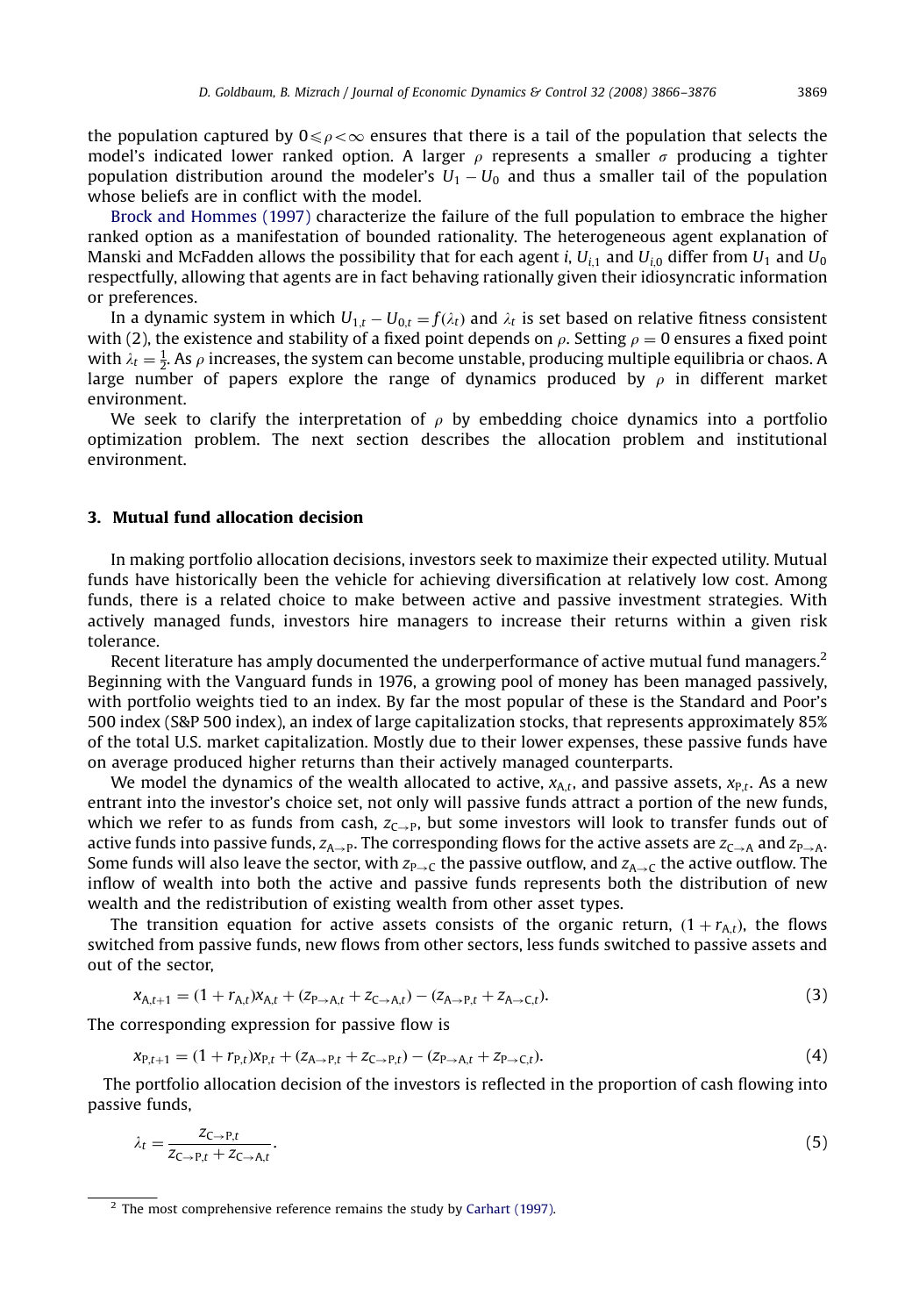Table 1

| --------                                         |
|--------------------------------------------------|
| Annual flows for Vanguard Index 500 fund         |
| $\sim$ $\sim$ $\sim$ $\sim$ $\sim$ $\sim$ $\sim$ |
|                                                  |

| Share transactions (\$mn)         | 1995     | 2003      |
|-----------------------------------|----------|-----------|
| (1) Proceeds from sales of shares | 5.153.18 | 13.026.69 |
| (2) Cost of shares redeemed       | 1.682.11 | 10.323.65 |

The table reports fund inflows and outflows in millions of dollars from the SEC certified shareholder form N-CSR for the Vanguard S&P 500 index fund (VFINX).

The denominator,  $z_{C\rightarrow P} + z_{C\rightarrow A}$ , represents the flow of wealth into the asset universe being considered. This ratio of gross inflows constrains the population proportions to be in the [0,1] interval. With a homogeneous population of mean-variance optimizers, all investors would allocate their cash to superior performing passively managed assets. The fact that actual flows do not reflect such one sided investing is a reflection of heterogeneity or bounded rationality in the population. The relative inflows, and thus  $\lambda_t$ , should be a reflection of  $U_{P,t} - U_{A,t}$  and of the IOC parameter,  $\rho$ .

The parameter  $\lambda_t$  as defined in (5) reflects the discrete choice faced by investors of distributing new investment funds between two competing portfolios. We utilize cash inflows in our estimation because these funds face fewer impediments to reallocation. Fees and tax considerations are two of the most important barriers to adjustment that may keep a fully rational investor from her unconstrained optimum. It would be inappropriate to attribute deviations from the optimum due to these frictions to heterogeneity of beliefs, heterogeneous information, or bounded rationality, the traditional interpretations associated with finite IOC parameters.

Additionally, gross inflows, rather than net flows, are examined because relative inflow offers a pure reflection of investor preferences. Perceptions of performance, not size, determined how new funds are allocated by informed investors. Both size and performance determine the relative outflow of funds.<sup>3</sup>

The modeled binary decision is within a homogeneous asset class of large capitalization stocks. The targeted choice between similar active and passive funds, and the implicit IOC revealed in the investors' decisions, will be largely unaffected by the investors' other portfolio allocation decisions.

Unfortunately,  $z_{C\rightarrow P}$  and  $z_{C\rightarrow A}$  are not directly observed. We only observe total inflows and total outflows for each type of fund. We include, in Table 1, Vanguard's Index 500 Securities and Exchange Commission (SEC) filing for illustration.

In 1995, there were net purchases of \$5.15 billion in the Vanguard Index 500 fund. This was a combination of new cash allocations  $z_{C\rightarrow Pt}$  and funds transferred from active funds,  $z_{A\rightarrow Pt}$ . In the same year, there were outflows to cash,  $z_{P\to\text{C}}$ , and transfers into active assets,  $z_{P\to\text{A}}$  of \$1.68 billion. These numbers grow quite dramatically through the sample, peaking at \$31.6 billion of inflows in 1999 and \$28.0 billion in outflows in 2000. By the end of our sample in 2003, we return to a steadier inflow of \$13.0 billion and outflow of \$10.3 billion.

Let  $y_{1,t}$  represent total inflow into active funds,  $y_{1,t} = (z_{P\rightarrow A,t} + z_{C\rightarrow A,t})$ , and let  $y_{2,t}$  represent total outflow from active,  $y_{2,t} = (z_{A \rightarrow P,t} + z_{A \rightarrow C,t})$ . Denote  $y_{3,t} = (z_{A \rightarrow P,t} + z_{C \rightarrow P,t})$  and  $y_{4,t} = (z_{P \rightarrow A,t} + z_{P \rightarrow C,t})$ as the corresponding entries for passive funds. Net inflows to the active sector,  $y_{1,t} - y_{2,t}$ , are negative from 2000 to 2003. Net inflows to the active sector,  $y_{3,t} - y_{4,t}$ , are negative from 2000 to 2002. We now parameterize each of these allocation decisions.

Extracting  $z_{\text{C}\rightarrow\text{P}}$  and  $z_{\text{C}\rightarrow\text{A}}$  from the observed  $y_1$  through  $y_4$  data series requires a pair of identifying assumptions. We chose a model with outflows in fixed proportion,  $z_{A\rightarrow P} = w_1 z_{A\rightarrow C}$  and  $z_{P\rightarrow A} = w_2 z_{P\rightarrow C}$ , because it produced non-negative cash inflows over the widest range of parameters.<sup>4</sup>

 $3$  For example, if two similarly performing funds each attract 50% of the new funds and both lose 10% of their assets for liquidity reasons, but Fund A is twice as large as Fund B, then 66% of the withdrawn wealth will have come from Fund A with only 33% coming from Fund B. Net inflows incorrectly leave the impression that Fund B is more popular than Fund A.

<sup>4</sup> We considered many other identifying assumptions and found two additional models consistent with our requirement that all fund flows be positive: (1) Fixed relative outflows:  $z_{P\to C} = m_1 z_{A\to C}$  and  $z_{P\to A} = m_2 z_{A\to P}$  and (2) Outflows as a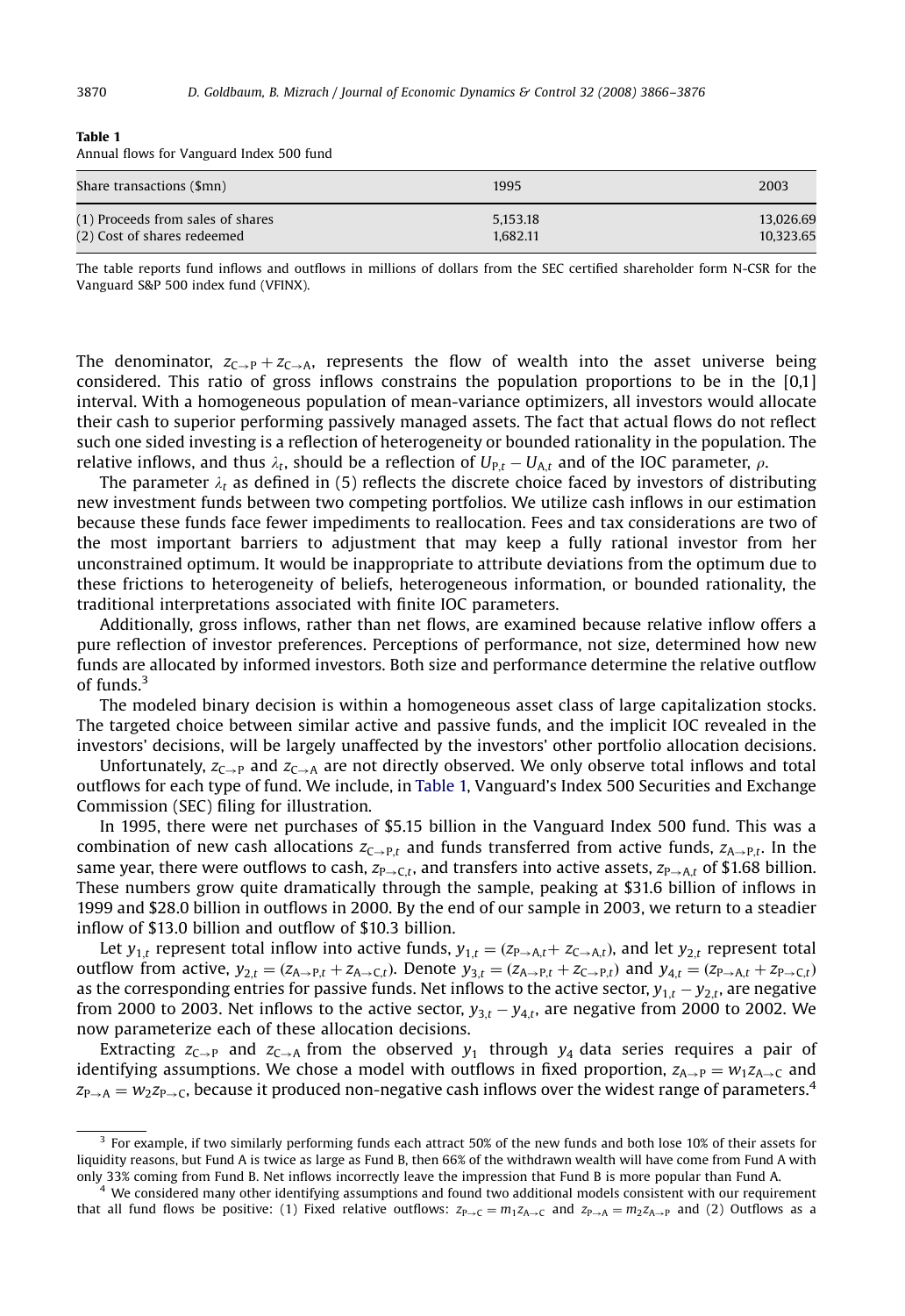This assumption implies the following dynamical system for active and passive inflows and outflows,

$$
\begin{bmatrix} y_{1,t} \\ y_{2,t} \\ y_{3,t} \\ y_{4,t} \end{bmatrix} = \begin{bmatrix} 1 & 0 & 0 & w_2 \\ 0 & 0 & (1+w_1) & 0 \\ 0 & 1 & w_1 & 0 \\ 0 & 0 & 0 & (1+w_2) \end{bmatrix} \begin{bmatrix} z_{C\rightarrow At} \\ z_{C\rightarrow P,t} \\ z_{A\rightarrow C,t} \\ z_{P\rightarrow C,t} \end{bmatrix}.
$$
 (6)

Our strategy is to first obtain estimates of the parameters  $w_1, w_2$  and  $\rho$  from the observables. Imposing the constraints, an inversion of (6) yields,

$$
\begin{bmatrix} z_{C \rightarrow A,t} \\ z_{C \rightarrow P,t} \\ z_{A \rightarrow C,t} \\ z_{A \rightarrow C,t} \\ z_{A \rightarrow P,t} \\ z_{A \rightarrow P,t} \end{bmatrix} = \begin{bmatrix} 1 & 0 & 0 & \frac{-w_2}{1+w_2} \\ 0 & \frac{-w_1}{1+w_1} & 1 & 0 \\ 0 & \frac{1}{1+w_1} & 0 & 0 \\ 0 & 0 & 0 & \frac{1}{1+w_2} \\ 0 & 0 & 0 & \frac{w_1}{1+w_2} \\ 0 & \frac{w_1}{1+w_1} & 0 & 0 \\ 0 & 0 & 0 & \frac{w_2}{1+w_2} \end{bmatrix} \begin{bmatrix} y_{1,t} \\ y_{2,t} \\ y_{3,t} \\ y_{4,t} \end{bmatrix}.
$$
 (7)

We report on data collection and estimation of the dynamic model in the next section.

#### 4. Data

#### 4.1. Fund universe

To estimate the IOC, it is desirable that the subjects be potentially heterogeneous in their estimation of relative performance between fund types, but homogeneous with regards to their preference for returns and risk. To this end, we look at a group of active and passive mutual funds that track closely the S&P 500 index. Morningstar groups these funds as an equity style called 'Large Cap Blend.' Two hundred and nine funds in the Morningstar Principia database have 10-year track records from 1994 to 2003. We have data on assets under management for all but 10 of the funds, and two funds merged, leaving a final sample of 198. The group is diverse, including load and no-load funds. There are 161 active funds, ranging in asset size from Fidelity Magellan (FMAGX) with \$68.0 billion to Black Rock Select Equity (PCESX) with only \$1.9 million. Among the 37 passive funds are the Vanguard S&P 500 index (VFINX) with \$71.9 billion under management and the Black Rock Index Equity (PNESX) with \$70:8 million.

Many passive assets are also now invested in exchanged traded funds. The largest is the Standard and Poor's depository receipts, SPY. This fund increases from a \$565 million market capitalization at the end of 1994 to \$44 billion by the end of 2003.

The underperformance of the actively managed funds is evident in our sample. No group of fund managers seems to display a consistent track record of stock picking, and the additional costs from trading, higher expenses and loads lead them to trail most index funds. In our 10-year sample, this is true with an average 10-year load adjusted performance of 9.70% versus 10.49% for the index funds. Over the 10 years, choosing the active funds will lead to a nearly 30% cumulative underperformance, or \$2,997 on a \$10,000 investment.

<sup>(</sup>footnote continued)

proportion of fund size:  $z_{P\rightarrow Ct}/x_{P,t}=m_1z_{A\rightarrow Ct}/x_{R,t}$ ,  $z_{P\rightarrow A,t}/x_{P,t}=m_2z_{A\rightarrow Pt}/x_{A,t}$ . Once we impose constraints on the m's to maintain positive fund flows, the implied z flows are quite similar across all the models. Both IOC estimates are significant at the 1% level and within one standard error of the estimates in [Table 2](#page-8-0).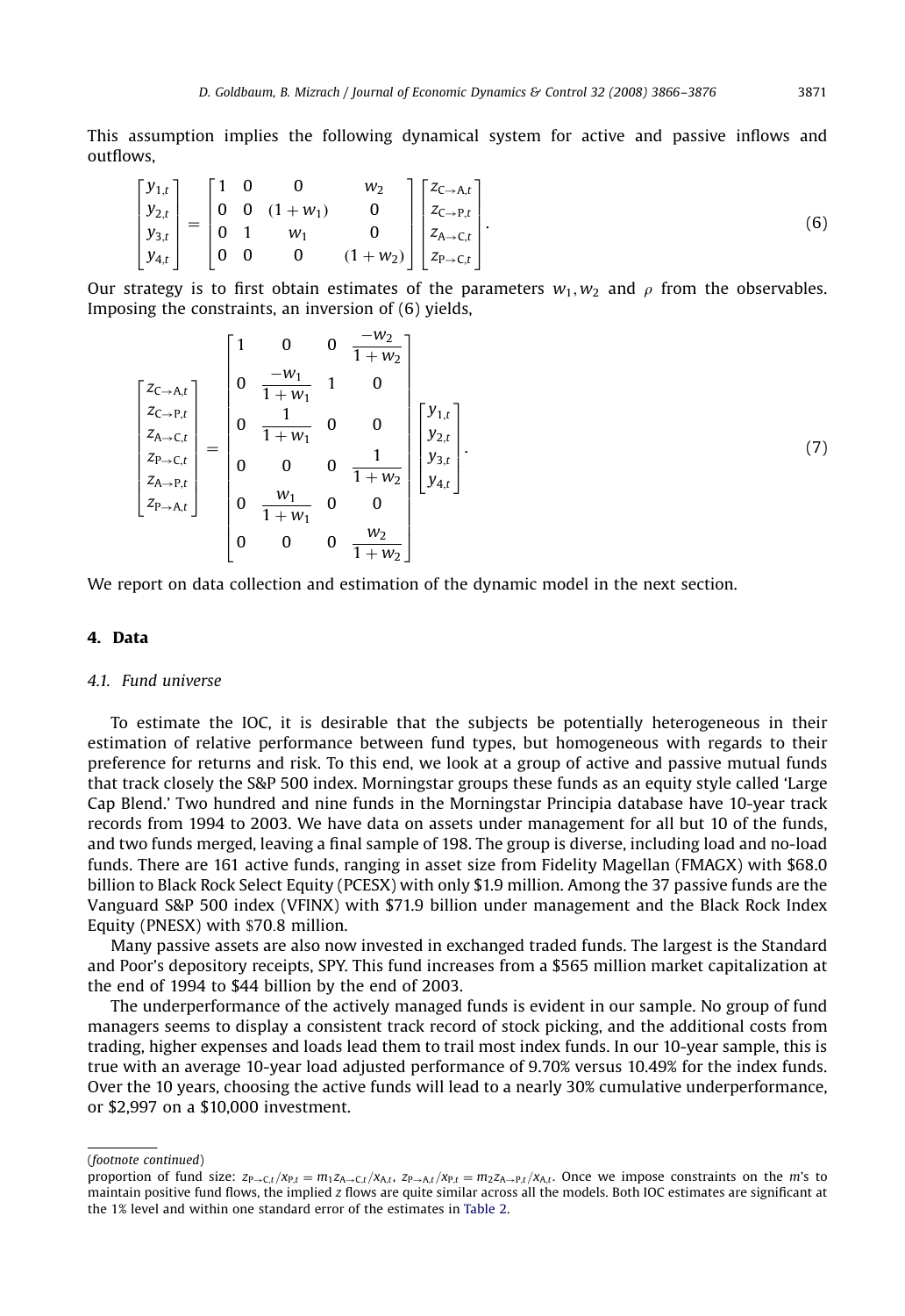

Fig. 1. Ratio of net inflows to passive funds. The figure graphs the proportion of net fund inflows going into passive versus active funds. It tracks the growing appeal of passive assets during our sample period from 1995 to 2003.

The index funds display a surprising degree of heterogeneity,<sup>5</sup> with mean 10-year returns ranging from 11.13% for the Vanguard Institutional Index (VINIX) to MainStay Equity Index A (MSCEX) at 10.12%. The Vanguard S&P 500 Index has a mean 10-year return of 10.99%.

Even though the S&P 500 index, the benchmark for all the funds in this group, is a passive index, it has been quite volatile, especially in the last three bear market years. The index funds have a standard deviation of 21.39% versus only 19.44% for the active funds. Using the average 3-month Treasury bill rate over the sample of 4.10%, the passive funds have a higher Sharpe ratio, 0.3197 versus 0.2880 for the active funds. For VFINX, the Sharpe ratio is 0.3212.

#### 4.2. Net and gross flows

Based on the higher Sharpe ratio, many risk averse investors would prefer to hold the passive funds. In this class of funds though, the ratio of passively indexed to actively managed money is less than 1–5 at the beginning of our sample in 1994. With the passage of time, the higher returns and greater inflows raise the ratio.

Relative net inflows rise from 39% in 1994 to 99% in 2003 (Fig. 1). By the end of the sample, assets in the active funds have risen to \$297.4 billion from \$110.4 billion, but the index funds have risen from \$21.0 billion to \$222.1 billion. Over the 10-year period, the passive funds attract more than 90% of the net inflows. Our decision framework will try to explain this preference through the growing utility dominance of the passive funds and the IOC.

As previously mentioned, we do not have sector wide data on gross inflows and outflows and must obtain this data at the individual fund level. We obtained SEC filings<sup>6</sup> for the five largest funds in the active and passive categories.<sup>7</sup> Based on 2003 assets, our four active funds represent 17.8% of

 $\overline{5}$  See [Elton et al. \(2004\)](#page-10-0).

<sup>6</sup> The data are from Form N-CSRS and N-30D, the Certified Shareholder Reports, which can be downloaded from the SEC website.

 $<sup>7</sup>$  We omitted Fidelity Magellan from our flow estimates for the active category. Although it was the largest fund in the</sup> group, it had a highly erratic pattern of flows not reflective of the sector. The four active funds are in order of 2003 assets: Fidelity Growth and Income; Fidelity Dividend Growth; Davis NY Venture A; Legg Mason Value. The five passive funds are: Vanguard S&P 500 Index; Standard and Poor's Depository Receipts, Vanguard Institutional Index; Vanguard Total Stock Market; Fidelity Spartan US Equity Index. We estimated (10) including Magellan, and this raised the estimated IOC to 2.504 at  $\gamma = 2.$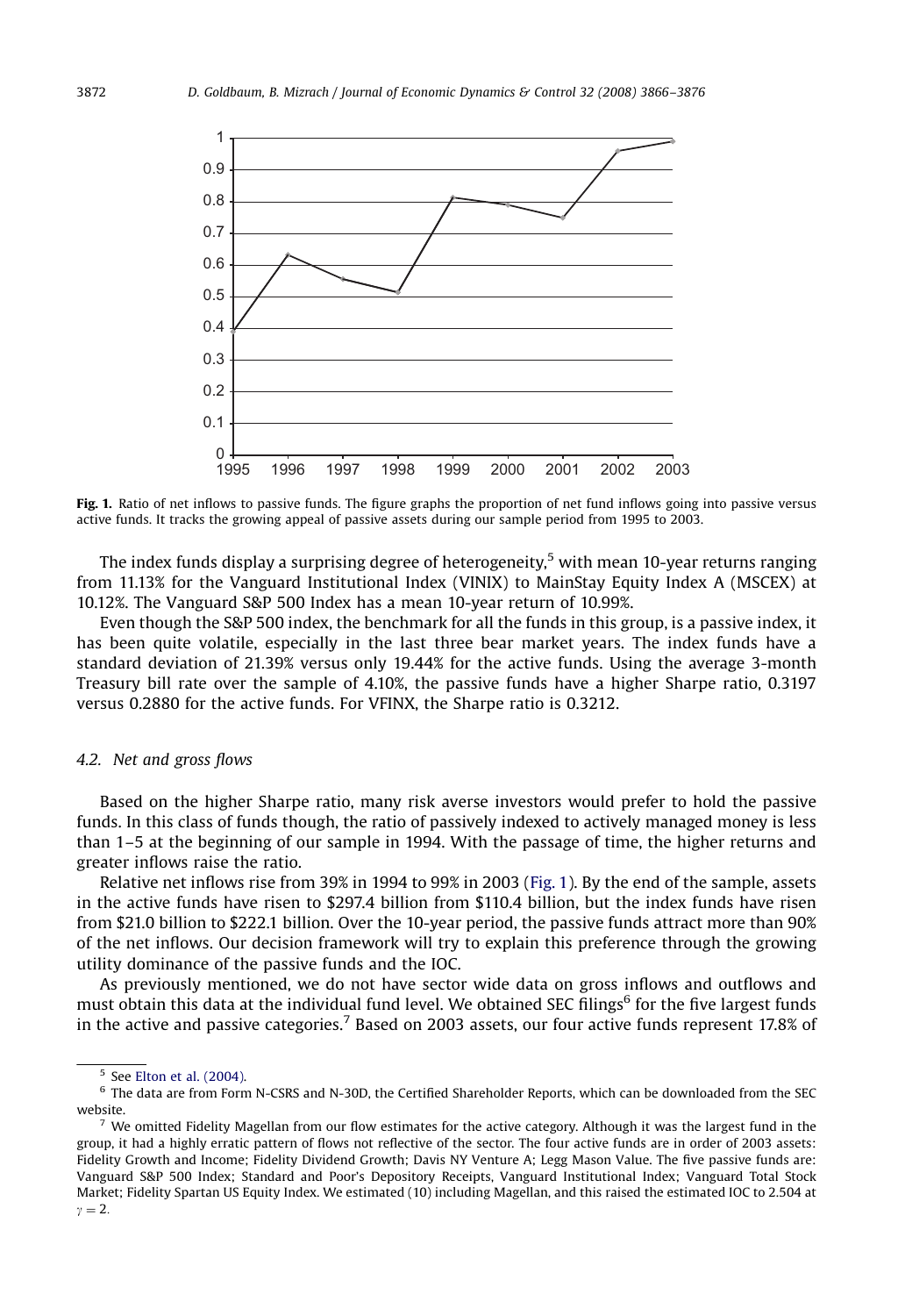#### 5. Specification and estimation

#### 5.1. Preferences

We let  $\lambda_t$  vary with the utility differences and the IOC parameter  $\rho$ ,

$$
\lambda_t(\rho) = (\tanh(\rho(U_{P,t} - U_{A,t})/2) + 1)/2.
$$
\n(8)

We assumed constant relative risk aversion (CRRA) preferences,

$$
U = W^{1-\gamma}/(1-\gamma)
$$

varying  $\gamma$  from log utility,  $\gamma = 1$ , to  $\gamma = 4$ . We then take a second order Taylor expansions around expected wealth, so that means and variances are sufficient statistics,

 $U \approx U(E[W]) - U''(E[W])V[W],$ 

where  $E[W]$  is expected wealth,  $V[W]$  is the variance of wealth.<sup>8</sup> We use rolling, capitalizationweighted sample means and variances up to time  $t$  in our estimates.

### 5.2. Estimation

We find the values of  $w_1, w_2$  and  $\rho$  to minimize the mean squared error in the equation, derived from (5),

$$
z_{\mathsf{C}\to\mathsf{P},t} - \lambda_t(\rho)(z_{\mathsf{C}\to\mathsf{P},t} + z_{\mathsf{C}\to\mathsf{A},t}) = 0,\tag{9}
$$

where  $\lambda_t(\rho)$  is as defined in (8). Using (7), we then estimate using nonlinear least squares

$$
y_3 = \psi_1 y_2 - \lambda_t(\rho)\psi_1 y_2 + \lambda_t(\rho)(y_1 + y_3) - \lambda_t(\rho)\psi_2 y_4, \tag{10}
$$

where  $\psi_1 = w_1/(1 + w_1)$  and  $\psi_2 = w_2/(1 + w_2)$ . The fixed parameters to be estimated<sup>9</sup> are  $\psi_1, \psi_2$ ,  $\rho$ , and a constant term c. Estimates for the three levels of risk aversion are reported in [Table 2](#page-8-0).

The IOC estimates using heteroscedasticity and autocorrelation consistent (HAC) standard errors are all statistically significant at the 1% level even with just nine years of data. They range from 0.91 for the log to 6.53 at  $\gamma = 4$ .

Switching between active and passive funds is well captured by the model. The finding of  $\psi_1 = 1.0$ indicates that essentially 100% of the funds flowing from active funds to cash are then re-invested in the passive funds, while almost none of the funds exiting the passive funds,  $\psi_2 = 0.002$ , are transferred to active assets.

The model explains between 77% and 80% of fund flows. The best fit is from the case  $\gamma = 2$ , with the fitted and actual data for passive fund inflows graphed in [Fig. 2](#page-8-0).

While the passive funds are receiving nearly all net fund inflows, the active funds still hold a larger stock of assets. A forecast, using a constant and time trend, predicts that passive assets will not overtake active assets until 2041. Extrapolating from the average return differences and average 10-year inflows, the ARED estimates show a much earlier dominance. By 2021, a full 20 years earlier, the passive funds will hold more than 50% of assets in this mutual fund class.

<sup>8</sup> [Gaunersdorfer \(2000\)](#page-10-0) also uses risk adjusted performance as a fitness measure.

<sup>&</sup>lt;sup>9</sup> We imposed the constraints  $w_1 \ge 0$  and  $0 \le w_2 \le 0.96$  which are required to keep fund flows positive. These constraints were not binding in the estimation.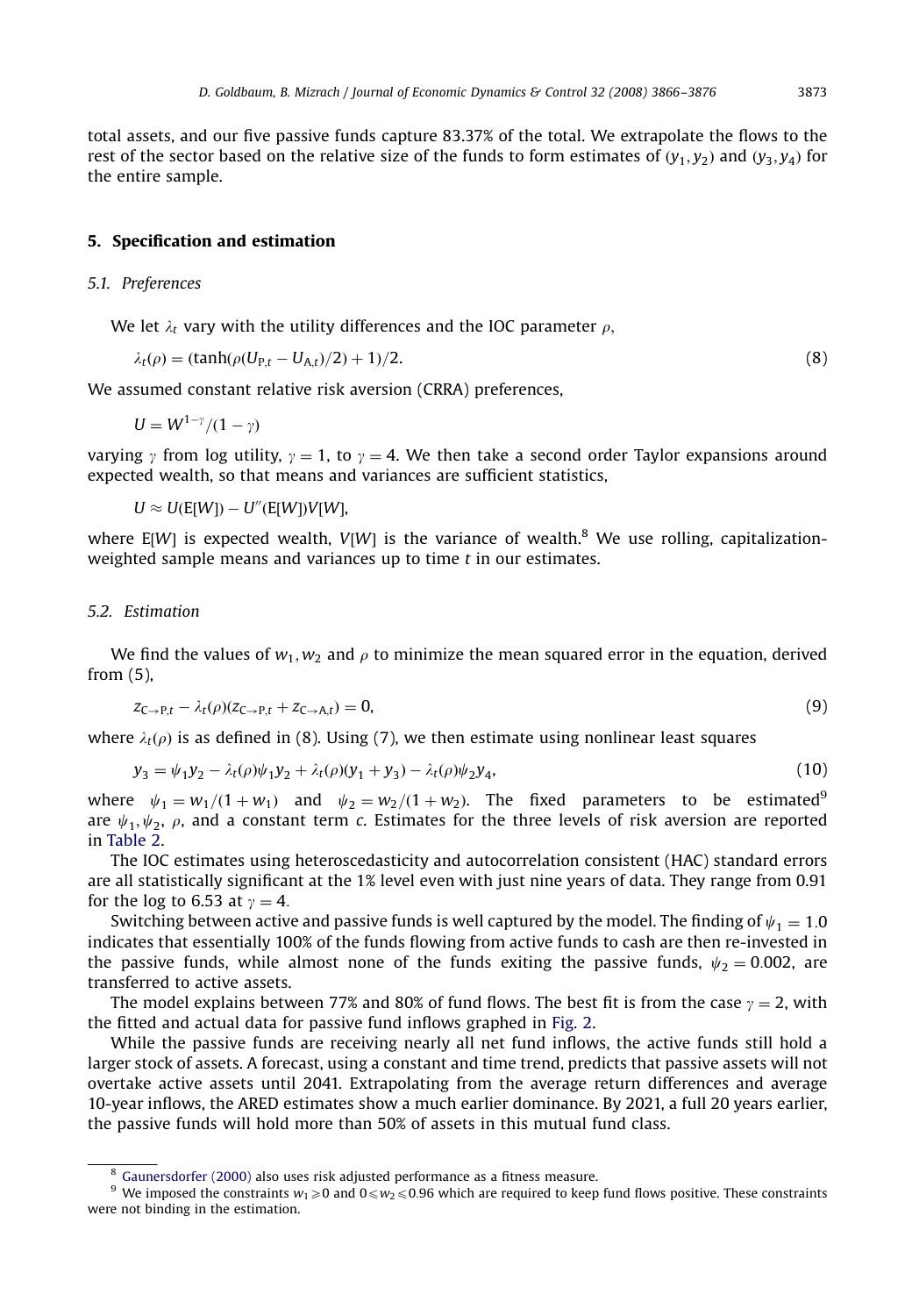| Model     | $\rho$            | $\psi_1$          | $\psi_2$         | $\boldsymbol{c}$     | $\overline{R}^2$ | $\Delta E_{\lambda}[W]$ |
|-----------|-------------------|-------------------|------------------|----------------------|------------------|-------------------------|
| $\nu = 1$ | 0.9095<br>(3.28)  | 1.0000<br>(3.42)  | 0.0025<br>(0.00) | 2,878.10<br>(579.87) | 0.7899           | 0.2561%                 |
| $\nu = 2$ | 1.9308<br>(10.36) | 1.0000<br>(2.90)  | 0.0025<br>(0.00) | 2,887.75<br>(10.68)  | 0.8010           | 0.3385%                 |
| $\nu = 4$ | 6.5308<br>(51.78) | 1.0000<br>(12.79) | 0.0014<br>(0.00) | 2,648.93<br>(17.95)  | 0.7672           | 0.8302%                 |

<span id="page-8-0"></span>

| Table 2                                  |  |
|------------------------------------------|--|
| Intensity of choice in the dynamic model |  |

We vary, across the three estimates, the risk aversion parameter  $\gamma$  from 1 to 4.  $\rho$  is the estimate of the intensity of choice.  $\psi_1$ and  $\psi_2$  are the outflow proportions into passive and active assets. c is a constant term. t-ratios are in parentheses.  $\Delta E_J[W]$  is the change in expected return required to achieve a 1% increase in inflows to the passive funds.



Fig. 2. Total fund inflows for passive funds  $y_{3,t}$ : CRRA  $\gamma = 2$ . The figure plots data and fitted values for estimates from (10) of total fund inflows, in millions of dollars, into passive funds.

#### 5.3. Comparative statics

We report results on the comparative statics of the model. We measure the change in expected return  $\Delta E_{\lambda}[W]$  required to attract all inflows to the passive funds beyond the current 90%. With log utility, 25.61 basis points are required to increase flows by 1%. As the representative investor becomes more risk averse, it becomes harder to induce additional inflows because the active funds have a lower variance; 33.85 basis points are required in our best fit case with  $\gamma = 2$ . At  $\gamma = 4$ , it rises to 83.02 basis points.

To put these estimates in dollar terms, we assume an initial wealth of \$10,000. For an investor with assets at that level, an extra \$65.86 per year in the log case would attract 1% more inflows. In the most risk averse case, \$218.56 would be needed to attract 1% more inflows.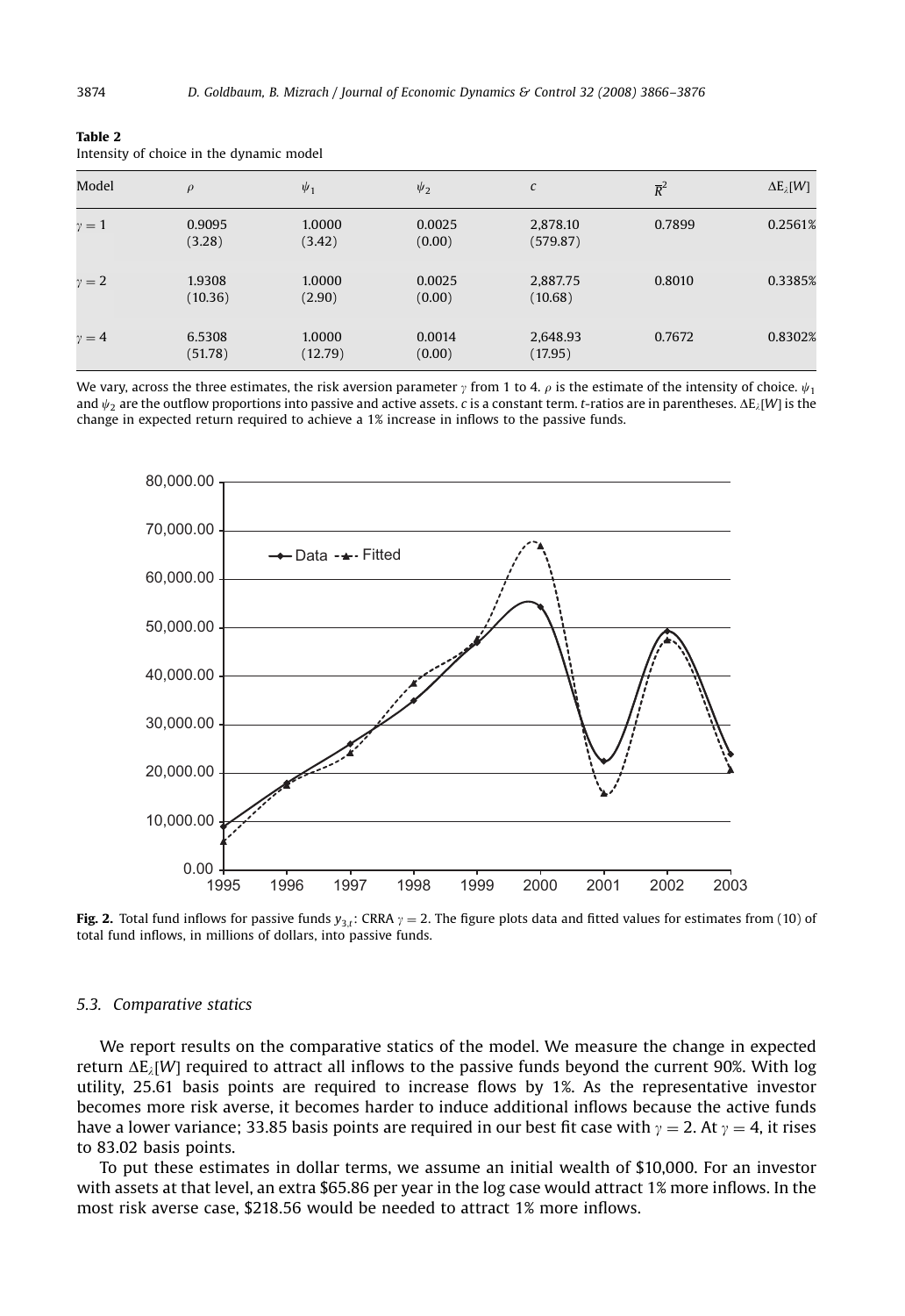<span id="page-9-0"></span>To assess the reasonableness of these estimates, we compare them to a variety of fund metrics. The estimates are close to the 100.56 basis point cross-sectional performance dispersion of the passive funds. The estimates also seem reasonable compared to the 160 basis points transactions  $costs<sup>10</sup>$  on the average equity mutual fund.

## 6. Conclusion

The literature on heterogenous agents has been adding useful insights to many areas of economics. A key step forward to wider application, we believe, is to better understand the IOC parameter. This seems true for papers that calibrate or estimate models involving DCD.

We have used agent based modeling and DCD to understand investor choices among mutual funds. At the beginning of our 10 year sample, actively managed funds dominate the landscape, with more than five dollars of assets for every 1 in the passive funds. Over time though, the actively managed funds under-perform on both an absolute and risk adjusted basis. Consistent with our framework, the passive funds attract a growing share of net inflows each year. The DCD model explains upto 80% of the variation in fund flows.

Our principal contribution has been to estimate a statistically significant estimate of the IOC parameter. While this is a free parameter in estimation, it has an economic interpretation in the context of our decision problem. Furthermore, by choosing a financial optimization problem, we get estimates that can be measured in dollars rather than utility units. While the intensity parameter varies with the degree of risk aversion, the range of dollar costs is quite reasonable. In our leading case, with relative risk aversion of  $\gamma = 2$ , a change of 34 basis points in returns can increase fund inflows by 1%. These estimates are in line with performance and fund fee variation among the choices currently available to investors.

We speculate that embedding DCD in a utility maximizing framework may provide dividends in other areas of economics and finance.

#### Acknowledgments

We would like to thank three anonymous referees, the editor Cars Hommes, and participants at the 2005 meetings of the Society for Computational Economics for helpful comments.

#### References

Arthur, W.B., Holland, J., LeBaron, B., Palmer, R., Tayler, P., 1997. Asset pricing under endogenous expectations in an artificial stock market. In: Arthur, W.B., Durlauf, S., Lane, D. (Eds.), The Economy as an Evolving Complex System II. Addison-Wesley, Reading, MA, pp. 15–44.

Boswijk, H.P., Hommes, C.H., Manzan, S., 2007. Behavioral heterogeneity in stock prices. Journal of Economic Dynamics and Control 31, 1938–1970.

Branch, W.A., 2004. The theory of rationally heterogeneous expectations: evidence from survey data on inflation expectations. Economic Journal 114, 592–621.

Brock, W.A., de Fontnouvelle, P., 2000. Expectations diversity in monetary economics. Journal of Economic Dynamics and Control 24, 725–759.

Brock, W., Hommes, C., 1997. A rational route to randomness. Econometrica 65, 1059–1095.

Brock, W.A., Hommes, C., 1998. Heterogenous beliefs and routes to chaos in a simple asset pricing model. Journal of Economic Dynamics and Control 22, 1235–1274.

Brock, W.A., LeBaron, B.D., 1996. A dynamic structural model for stock return volatility and trading volume. The Review of Economics and Statistics 78, 94–110.

Carhart, M., 1997. On persistence in mutual fund performance. Journal of Finance 52, 57–82.

Chiarella, C., He, X., 2002. Heterogeneous beliefs, risk and learning in a simple asset pricing model. Computational Economics 19, 95–132.

Chiarella, C., Khomin, P., 1999. Adaptive evolving expectations in models of monetary dynamics: the fundamentalists forward looking. Annals of Operations Research 89, 21–34.

de Fontnouvelle, P., 2000. Information dynamics in financial markets. Macroeconomic Dynamics 4, 139–169.

<sup>&</sup>lt;sup>10</sup> See John C. Bogle, 'Mutual Fund Directors: The Dog that Didn't Bark,' Speech on January 28, 2001.